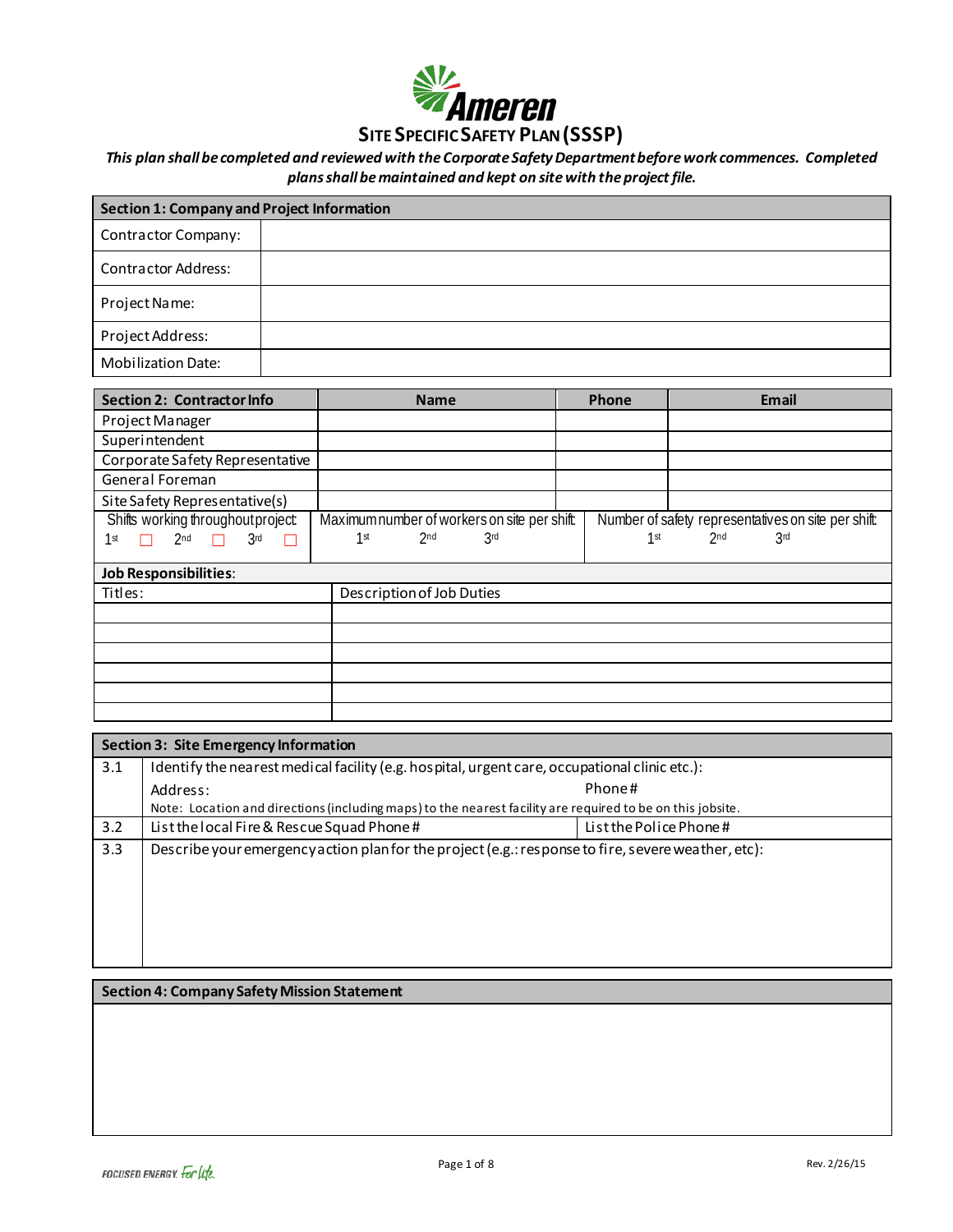#### **Section 5: Scope of Work**

*Describe the activities your company will be performing while on this project. Ensure that all activities are referenced on the AHA of this plan, see Section 13.*

### **Section 6: Subcontractor Information**

Will subcontractor(s) be used on this project?

If yes, please provide the information below (add extra copies of this page as needed):

*Note: All subcontractors are required to submit a Site Specific Safety Plan.*

| Subcontractor(s)<br>Name: | Contact<br>Person | <b>Scope of Work</b> | Phone | <b>Email</b> |
|---------------------------|-------------------|----------------------|-------|--------------|
|                           |                   |                      |       |              |
|                           |                   |                      |       |              |
|                           |                   |                      |       |              |
|                           |                   |                      |       |              |
|                           |                   |                      |       |              |
|                           |                   |                      |       |              |
|                           |                   |                      |       |              |

|       | <b>Section 7: General Information</b>                                                                                               |
|-------|-------------------------------------------------------------------------------------------------------------------------------------|
| 7.1   | Describe how you will secure your jobsite, equipment, and materials to protect public safety and to prevent theft.                  |
| $7.2$ | Will there be persons on site trained in First Aid and CPR?                                                                         |
| 7.3   | Will there be ANSI Z308.1 compliant First Aid Kit(s) and Bloodborne Pathogens Kit(s)<br>located in strategic areas on this project: |
| 7.4   | Will restrooms and wash facilities be brought on site?                                                                              |
| 7.5   | How will housekeeping be managed? Describe the control measures to be used and how often they will be<br>performed.                 |
| 7.6   | Do you have a map of the worksite location that includes roads, waterways, railways, bridges, etc.?                                 |
|       | Please provide a copy of the map when submitting this document                                                                      |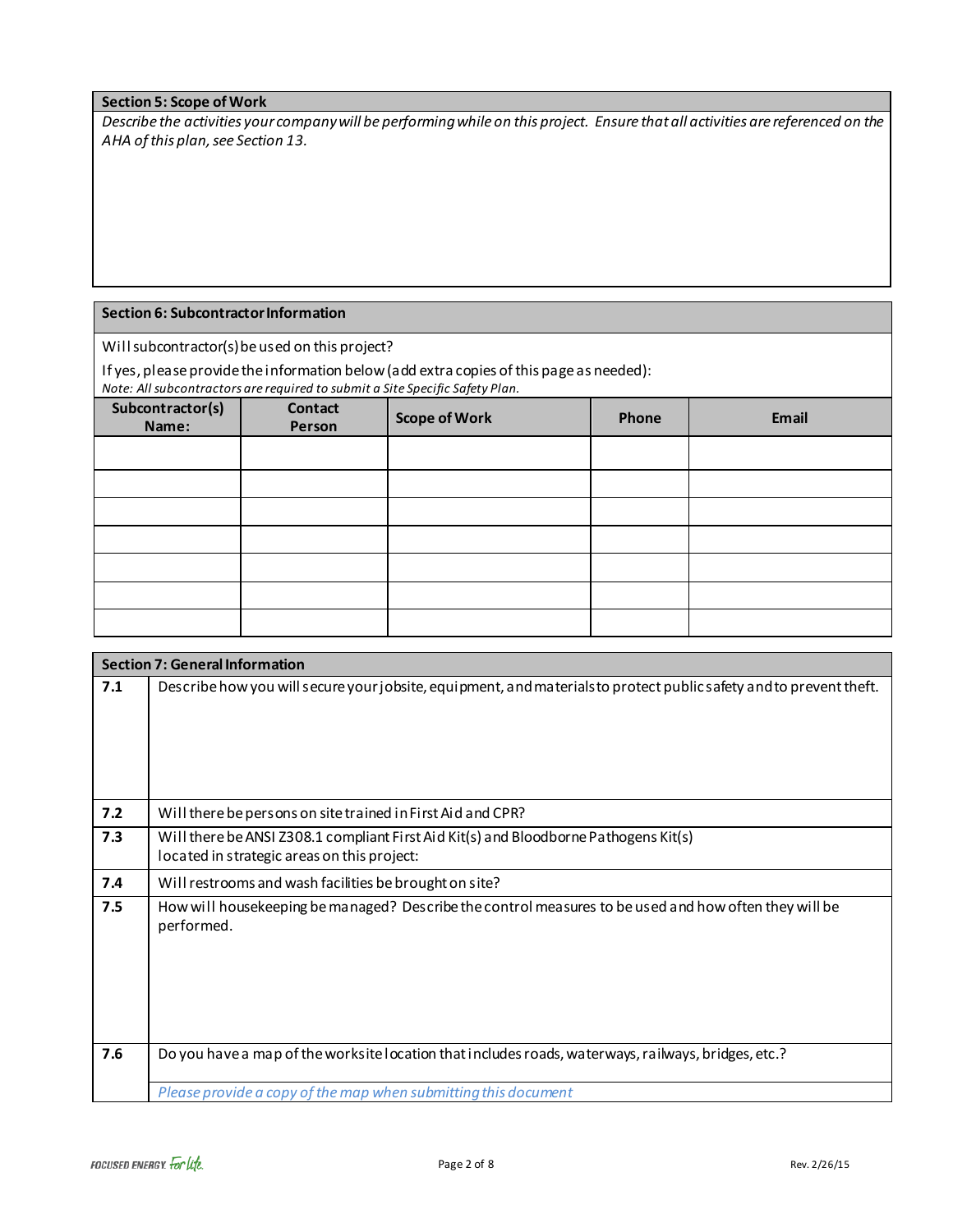| Owner shall have the authority to immediately stop contractor's work indefinitely for operations which, in the opinion of<br>owner, constitute a safety concern. It is the responsibility of the contractor to adequately satisfyowner of any remediation<br>necessary to provide a safe and healthful workplace. Contractor must have qualified and competent supervision at the site<br>at all times to direct and observe the work.<br>Do you require your supervision to successfully complete the OSHA30-Hour Construction Training?<br>8.1<br>8.2<br>Do you require your employees to successfully complete the OSHA 10-Hour Construction Training?<br>8.3<br>Outline the initial employee orientation on the job site:<br>Describe the process that you will use to verify that training within yours cope of work has successfully been<br>8.4<br>completed. Note: Employee training records do not have to be submitted. Ameren reserves the right to review training<br>records which must be readily available upon request.<br>Describe your procedures for Contractor Event Reporting (CER) to Ameren.<br>8.5<br>8.6<br>Describe your Job Observation Process in detail: |  |
|---------------------------------------------------------------------------------------------------------------------------------------------------------------------------------------------------------------------------------------------------------------------------------------------------------------------------------------------------------------------------------------------------------------------------------------------------------------------------------------------------------------------------------------------------------------------------------------------------------------------------------------------------------------------------------------------------------------------------------------------------------------------------------------------------------------------------------------------------------------------------------------------------------------------------------------------------------------------------------------------------------------------------------------------------------------------------------------------------------------------------------------------------------------------------------------|--|
|                                                                                                                                                                                                                                                                                                                                                                                                                                                                                                                                                                                                                                                                                                                                                                                                                                                                                                                                                                                                                                                                                                                                                                                       |  |
|                                                                                                                                                                                                                                                                                                                                                                                                                                                                                                                                                                                                                                                                                                                                                                                                                                                                                                                                                                                                                                                                                                                                                                                       |  |
|                                                                                                                                                                                                                                                                                                                                                                                                                                                                                                                                                                                                                                                                                                                                                                                                                                                                                                                                                                                                                                                                                                                                                                                       |  |
|                                                                                                                                                                                                                                                                                                                                                                                                                                                                                                                                                                                                                                                                                                                                                                                                                                                                                                                                                                                                                                                                                                                                                                                       |  |
|                                                                                                                                                                                                                                                                                                                                                                                                                                                                                                                                                                                                                                                                                                                                                                                                                                                                                                                                                                                                                                                                                                                                                                                       |  |
|                                                                                                                                                                                                                                                                                                                                                                                                                                                                                                                                                                                                                                                                                                                                                                                                                                                                                                                                                                                                                                                                                                                                                                                       |  |
|                                                                                                                                                                                                                                                                                                                                                                                                                                                                                                                                                                                                                                                                                                                                                                                                                                                                                                                                                                                                                                                                                                                                                                                       |  |
| Describe your Job Briefing Process in detail:<br>8.7                                                                                                                                                                                                                                                                                                                                                                                                                                                                                                                                                                                                                                                                                                                                                                                                                                                                                                                                                                                                                                                                                                                                  |  |
| Will you have a Hazard Communication Program with a chemical inventory list and Safety Data Sheets (SDS) for<br>8.8<br>chemicals used on site?:<br>NOTE: Chemical inventory list must be on site at the beginning of the work and Safety Data Sheets (SDS) shall be kept on file at<br>the site by the contractor. SDSs must be available for the contractor and subcontractor employees' review and for review by the<br>owner upon request.                                                                                                                                                                                                                                                                                                                                                                                                                                                                                                                                                                                                                                                                                                                                         |  |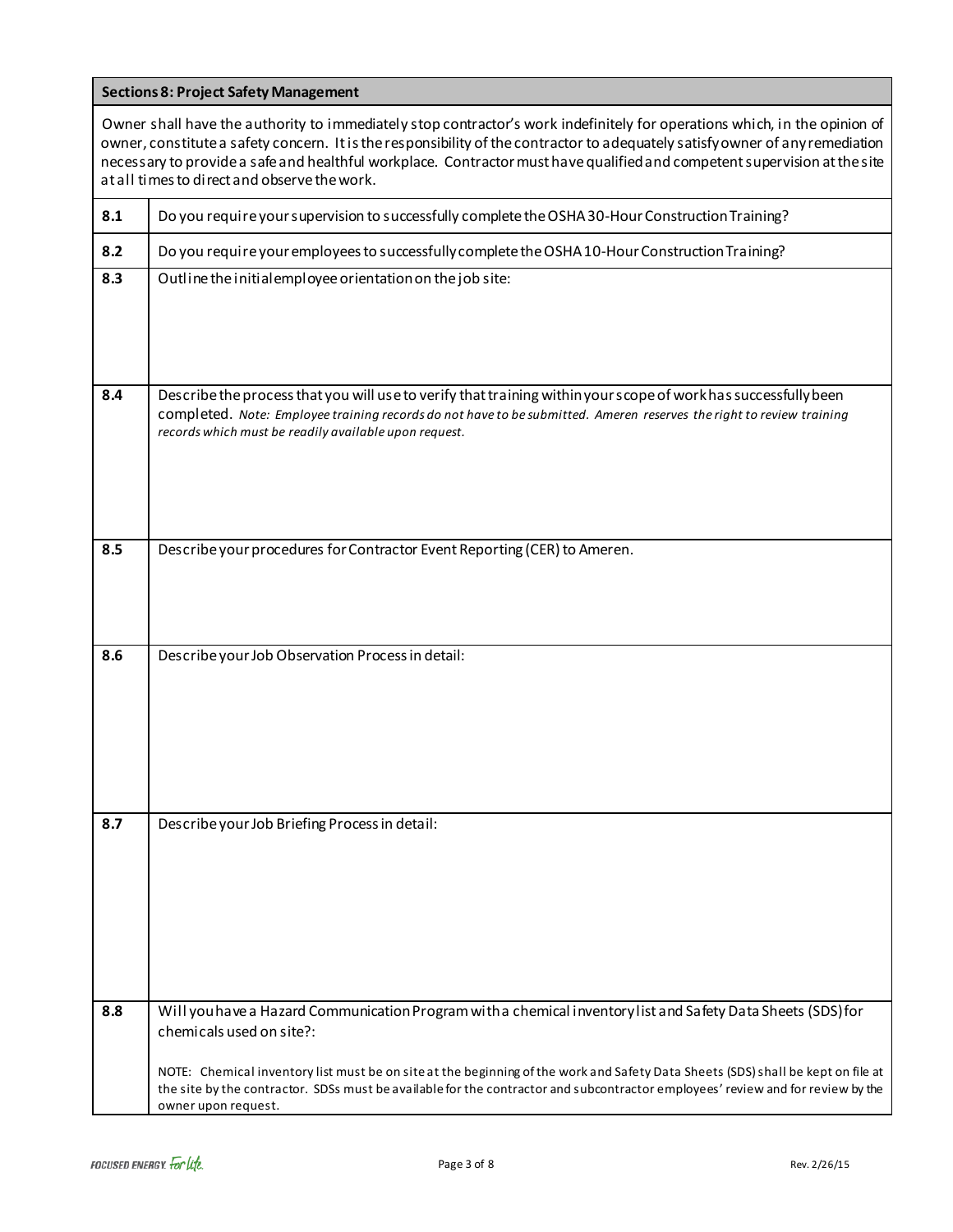|     | Section 9: Rules To Live By Hazards and Controls                                                                                                                     |
|-----|----------------------------------------------------------------------------------------------------------------------------------------------------------------------|
| 9.1 | Explain how you will communicate Ameren "Rules to Live By" to your employees on this project and describe the<br>procedures you will follow when a violation occurs. |
| 9.2 | Explain your company's disciplinary action protocol as it relates to jobsite safety rules:                                                                           |

|      | Section 10: Employee Engagement and Communication                                                       |
|------|---------------------------------------------------------------------------------------------------------|
| 10.1 | Identify steps your company is going to take to engage your workforce in safety:                        |
|      |                                                                                                         |
|      |                                                                                                         |
|      |                                                                                                         |
|      |                                                                                                         |
|      |                                                                                                         |
| 10.2 | Explain how your company is going to communicate safety information and expectations to your employees? |
|      |                                                                                                         |
|      |                                                                                                         |
|      |                                                                                                         |
|      |                                                                                                         |
|      |                                                                                                         |

## **Section 11: Personal Protective Equipment (PPE)**

List the minimum PPE required to access the job site:

| Section 12: Safetyand Health - Describe how hazards are controlled in the AHA for each yes answer (see Section 13)                                                                    |                      |  |  |  |  |
|---------------------------------------------------------------------------------------------------------------------------------------------------------------------------------------|----------------------|--|--|--|--|
| Will the work scope require any traffic or pedestrian disruptions?                                                                                                                    |                      |  |  |  |  |
| Will your work require you to penetrate into any surface at any depth?                                                                                                                |                      |  |  |  |  |
| Will your work involve any excavations/trenches?                                                                                                                                      | Selectyes, no or N/A |  |  |  |  |
| Will the work scope require work at heights greater than 6 feet?                                                                                                                      | Selectyes, no or N/A |  |  |  |  |
| Will wire rope guardrail systems be used on this project to protect workers from fall hazards and<br>will an inspection program be implemented to verify safe installation/condition? | Selectyes, no or N/A |  |  |  |  |
| Will the project involve electrical line construction, maintenance or repair activities?                                                                                              |                      |  |  |  |  |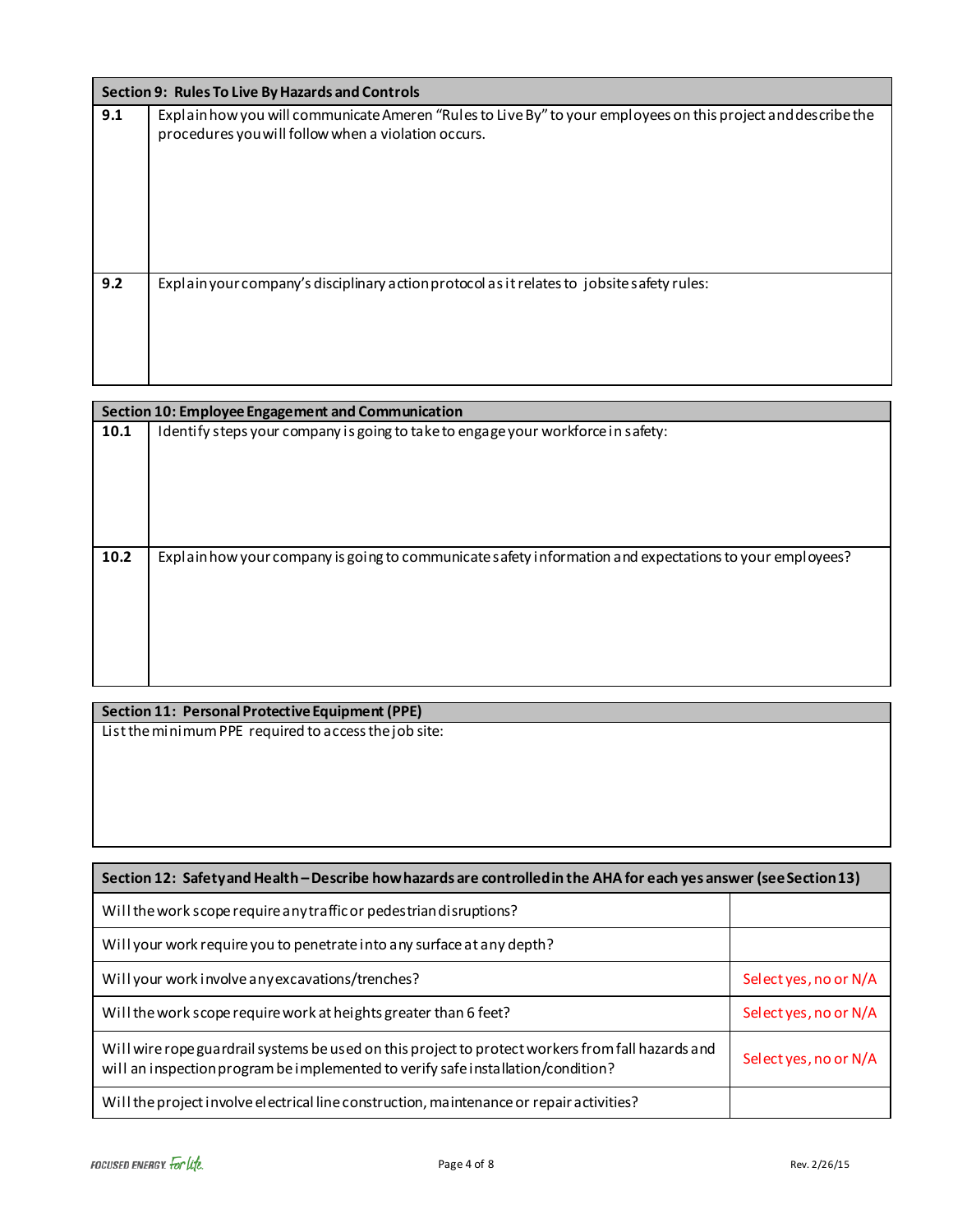| Section 12: Safetyand Health - Describe how hazards are controlled in the AHA for each yes answer (see Section 13)                                               |                      |  |  |  |  |  |
|------------------------------------------------------------------------------------------------------------------------------------------------------------------|----------------------|--|--|--|--|--|
| Will the project involve substation or switchyard construction, maintenance or repair activities?                                                                |                      |  |  |  |  |  |
| Will there be worksite obstructions that may create a hazard to workers such as railroads,<br>bridges, powerlines or waterways?                                  |                      |  |  |  |  |  |
| Will the work scope involve the need to control hazardous energy sources?                                                                                        |                      |  |  |  |  |  |
| Will the project include work on pressurized vessels or pipes that may affect the integrity of the<br>system such as welding, cutting, brazing, etc?             | Selectyes, no or N/A |  |  |  |  |  |
| Will steel erection be part of the scope of this project?                                                                                                        |                      |  |  |  |  |  |
| Will there be potential impalement hazards such as protruding reinforcing steel (rebar)?                                                                         |                      |  |  |  |  |  |
| Will any roofing be performed on this project?                                                                                                                   |                      |  |  |  |  |  |
| Will earthmoving or drilling equipment be used on this project?                                                                                                  |                      |  |  |  |  |  |
| Will cranes, derricks, or other equipment be used on this project?                                                                                               |                      |  |  |  |  |  |
| Will a helicopter be used on this project?                                                                                                                       |                      |  |  |  |  |  |
| Will the work scope require the need for a criticallift plan that will include the safe rigging<br>practices and prohibit work under suspended loads?            |                      |  |  |  |  |  |
| Will hoists, elevators or conveyors be used on this project?                                                                                                     |                      |  |  |  |  |  |
| Will employees be involved in erecting, disassembling, moving, operating, repairing, maintaining,<br>or inspecting a scaffold system?                            | Selectyes, no or N/A |  |  |  |  |  |
| Will the work scope include diving?                                                                                                                              | Selectyes, no or N/A |  |  |  |  |  |
| Will the work scope require you to work in a confined space?                                                                                                     | Selectyes, no or N/A |  |  |  |  |  |
| Will welding, cutting, or brazing be performed on this worksite?                                                                                                 | Selectyes, no or N/A |  |  |  |  |  |
| Will the work involve the use of chemicals such as paints, solvents, adhesives, epoxy coatings,<br>corrosives, fuels or other hazardous materials?               | Selectyes, no or N/A |  |  |  |  |  |
| Will lead based materials be used or disturbed on this project?                                                                                                  | Selectyes, no or N/A |  |  |  |  |  |
| Will asbestos containing materials be used or disturbed on this project?                                                                                         | Selectyes, no or N/A |  |  |  |  |  |
| Will you be working in or generating a hazardous atmosphere?                                                                                                     | Selectyes, no or N/A |  |  |  |  |  |
| Will appreciable levels of dust be generated that will require control measures?                                                                                 | Selectyes, no or N/A |  |  |  |  |  |
| Will a brasive blasting be performed on this project?                                                                                                            | Selectyes, no or N/A |  |  |  |  |  |
| Will the work scope involve any environmental hazards that generate flying debris, excessive<br>noise levels, or any other air contaminants not mentioned above? | Selectyes, no or N/A |  |  |  |  |  |
| Do you have a heat stress prevention program in place?                                                                                                           | Selectyes, no or N/A |  |  |  |  |  |
| Will radioactive materials/sources be used on this project?                                                                                                      | Selectyes, no or N/A |  |  |  |  |  |
| Will hazardous waste (e.g. lead, asbestos, contaminated soils) be generated and properly<br>disposed of on this project?                                         | Selectyes, no or N/A |  |  |  |  |  |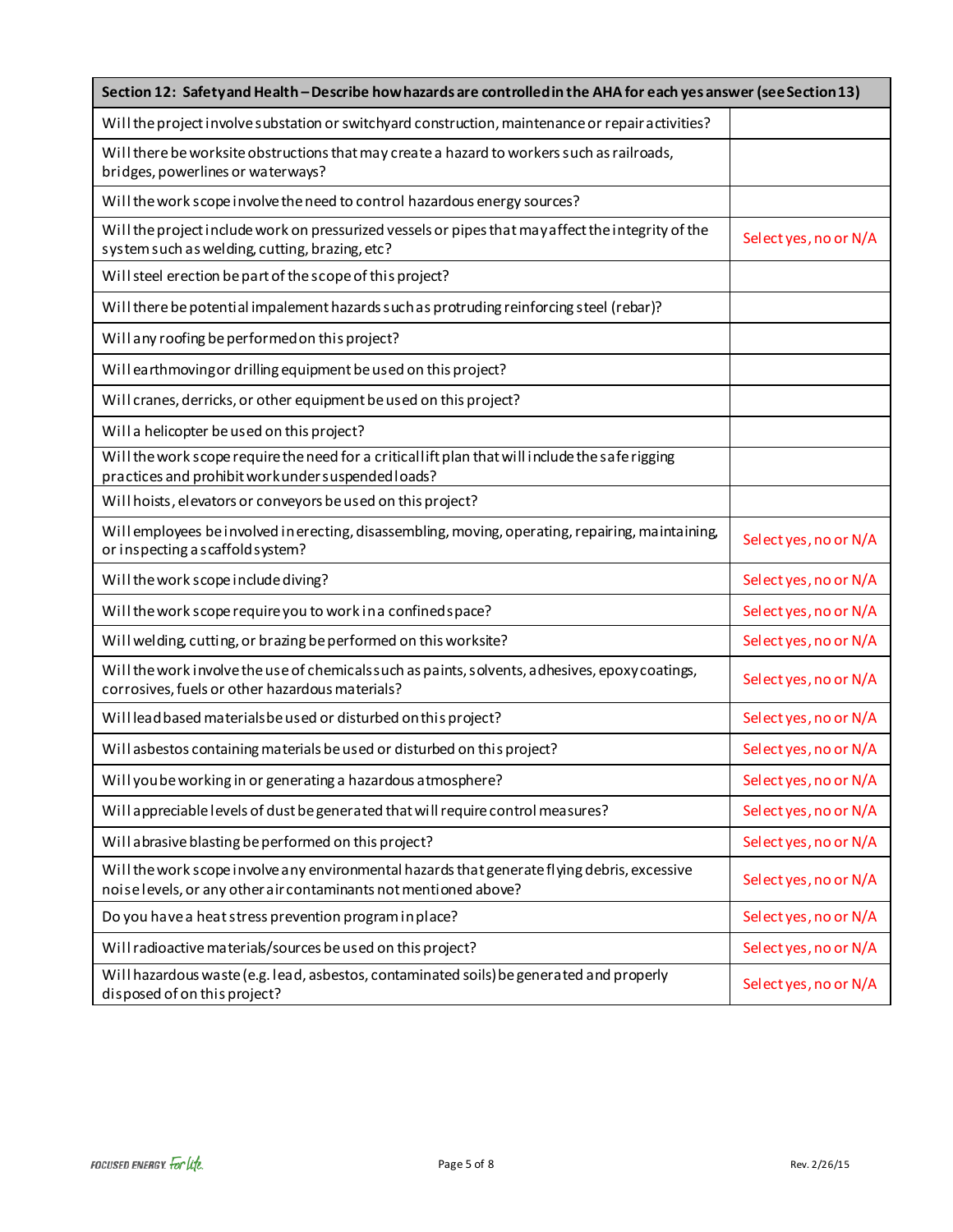# **ANTICIPATED HAZARD ANALYSIS (AHA)**

*Use this form to identify activities that will occur on this project. List all potential hazards associated with that*  activity. Use the Risk Assessment Code table to determine the risk level of the activity/hazards. Lastly, list all of *the controls that will be implemented to control those hazards. When a Job Hazard Analysis is needed, it must be performed, documented, and communicated to workers prior to the start of that activity, see footnote 2.*

| <b>Contractor Name:</b><br><b>ACME Contractor</b> |                                                                                                                                                                                                                                                                                                                     |                                                                   | Project Name/Number:<br>123456                                      |                                                             | Project Location:<br>Anywhere, Missouri                        |                                                                 |                                                                              |  |
|---------------------------------------------------|---------------------------------------------------------------------------------------------------------------------------------------------------------------------------------------------------------------------------------------------------------------------------------------------------------------------|-------------------------------------------------------------------|---------------------------------------------------------------------|-------------------------------------------------------------|----------------------------------------------------------------|-----------------------------------------------------------------|------------------------------------------------------------------------------|--|
|                                                   |                                                                                                                                                                                                                                                                                                                     | Prepared By:<br>Date Prepared:<br><b>ACME Manager</b><br>1/1/2014 |                                                                     |                                                             |                                                                | Reviewed By:<br>John Doe                                        |                                                                              |  |
| Risk Assessment Code (RAC) Color Ratings -        |                                                                                                                                                                                                                                                                                                                     |                                                                   | PROBABILITY (how often the activity occurs)                         |                                                             |                                                                |                                                                 |                                                                              |  |
|                                                   | include color and numeric alpha characters for rating<br>Red = Extremely High Risk (Critical), e.g. Red IA<br>Or ange = High Risk (Serious), e.g. Orange 2B<br>Yellow = Moderate Risk (Moderate), e.g. Yellow 3C<br>Blue = Low Risk (Minor), e.g. Blue 3D<br>Green = Extremely Low Risk (Negligible), e.g. Green 3E |                                                                   | Frequent (A)<br>Occurs very often,<br>known to happen<br>regularly. | Likely (B)<br>Occurs several times, a<br>common occurrence. | Occasional (C)<br>Occurs sporadically,<br>but is not uncommon. | Seldom (D)<br>Remotely possible,<br>could occur at<br>some time | Unlikely (E)<br>Can assume it will not<br>occur, but it is not<br>impossible |  |
|                                                   | Catastrophic (1) - Imminent and immediate danger<br>of death or permanent disability to the public.<br>employees or property.                                                                                                                                                                                       |                                                                   | Red<br>(A)                                                          | Red<br>(B)                                                  | Red<br>(IC)                                                    | Orange<br>(1D)                                                  | Yellow<br>(E)                                                                |  |
| Severity                                          | Critical (2) - Permanent partial disability,<br>hospitalized injury, temporary total disability.                                                                                                                                                                                                                    |                                                                   | Red<br>(2A)                                                         | Orange<br>(2B)                                              | Orange<br>(2C)                                                 | Yellow<br>(2D)                                                  | <b>Blue</b><br>(2E)                                                          |  |
|                                                   | $Significant (3)$ – Reversible injury that would need<br>ER care, reversible illness.                                                                                                                                                                                                                               |                                                                   | Orange<br>(3A)                                                      | Yellow<br>(3B)                                              | Yellow<br>(3C)                                                 | <b>Blue</b><br>(3D)                                             | Green<br>(3E)                                                                |  |
|                                                   | Negligible (4) - First aid or minor medical treatment                                                                                                                                                                                                                                                               |                                                                   | Yellow<br>(AA)                                                      | <b>Blue</b><br>(4B)                                         | <b>Blue</b><br>(4C)                                            | Green<br>(4D)                                                   | Green<br>(4E)                                                                |  |

| <b>Activity Category</b>                                       | <b>Potential Hazards</b>                                                          | <b>RAC</b><br>Rating <sup>1</sup> | <b>JHA</b><br>Required? <sup>2</sup> | Controls                                                                                                                                                                                                                                                                                               |
|----------------------------------------------------------------|-----------------------------------------------------------------------------------|-----------------------------------|--------------------------------------|--------------------------------------------------------------------------------------------------------------------------------------------------------------------------------------------------------------------------------------------------------------------------------------------------------|
| Cutting on steam pipe<br>located 15 ft. above<br>ground level. | Ex plosion, thermal burns, fire, fall from<br>heights, lacerations, flying debris | 1B                                | Yes                                  | 1. Lockout equipment, bleed/cool/drain line, blow<br>air through line<br>2. Use aerial lift with anchor point, full body<br>harness, lany ard<br>3. Hot work permit, firewatch, fire extinguisher,<br>no combustibles within 35 ft.<br>4. PPE (safety glasses, faceshield, leather<br>gloves, hardhat) |
|                                                                |                                                                                   |                                   |                                      |                                                                                                                                                                                                                                                                                                        |
|                                                                |                                                                                   |                                   |                                      |                                                                                                                                                                                                                                                                                                        |
|                                                                |                                                                                   |                                   |                                      |                                                                                                                                                                                                                                                                                                        |
|                                                                |                                                                                   |                                   |                                      |                                                                                                                                                                                                                                                                                                        |
|                                                                |                                                                                   |                                   |                                      |                                                                                                                                                                                                                                                                                                        |
|                                                                |                                                                                   |                                   |                                      |                                                                                                                                                                                                                                                                                                        |
|                                                                |                                                                                   |                                   |                                      |                                                                                                                                                                                                                                                                                                        |
|                                                                |                                                                                   |                                   |                                      |                                                                                                                                                                                                                                                                                                        |
|                                                                |                                                                                   |                                   |                                      |                                                                                                                                                                                                                                                                                                        |
|                                                                |                                                                                   |                                   |                                      |                                                                                                                                                                                                                                                                                                        |
|                                                                |                                                                                   |                                   |                                      |                                                                                                                                                                                                                                                                                                        |
|                                                                |                                                                                   |                                   |                                      |                                                                                                                                                                                                                                                                                                        |
|                                                                |                                                                                   |                                   |                                      |                                                                                                                                                                                                                                                                                                        |
|                                                                |                                                                                   |                                   |                                      |                                                                                                                                                                                                                                                                                                        |
|                                                                |                                                                                   |                                   |                                      |                                                                                                                                                                                                                                                                                                        |
|                                                                |                                                                                   |                                   |                                      |                                                                                                                                                                                                                                                                                                        |

<sup>1</sup> RAC Rating – Risk Assessment Code Rating. Use the Risk Assessment Matrix to list the color and numeric alpha code

<sup>2</sup> JHA required if red or orange RAC color (See sample JHA; JHA is not required to be submitted with this plan)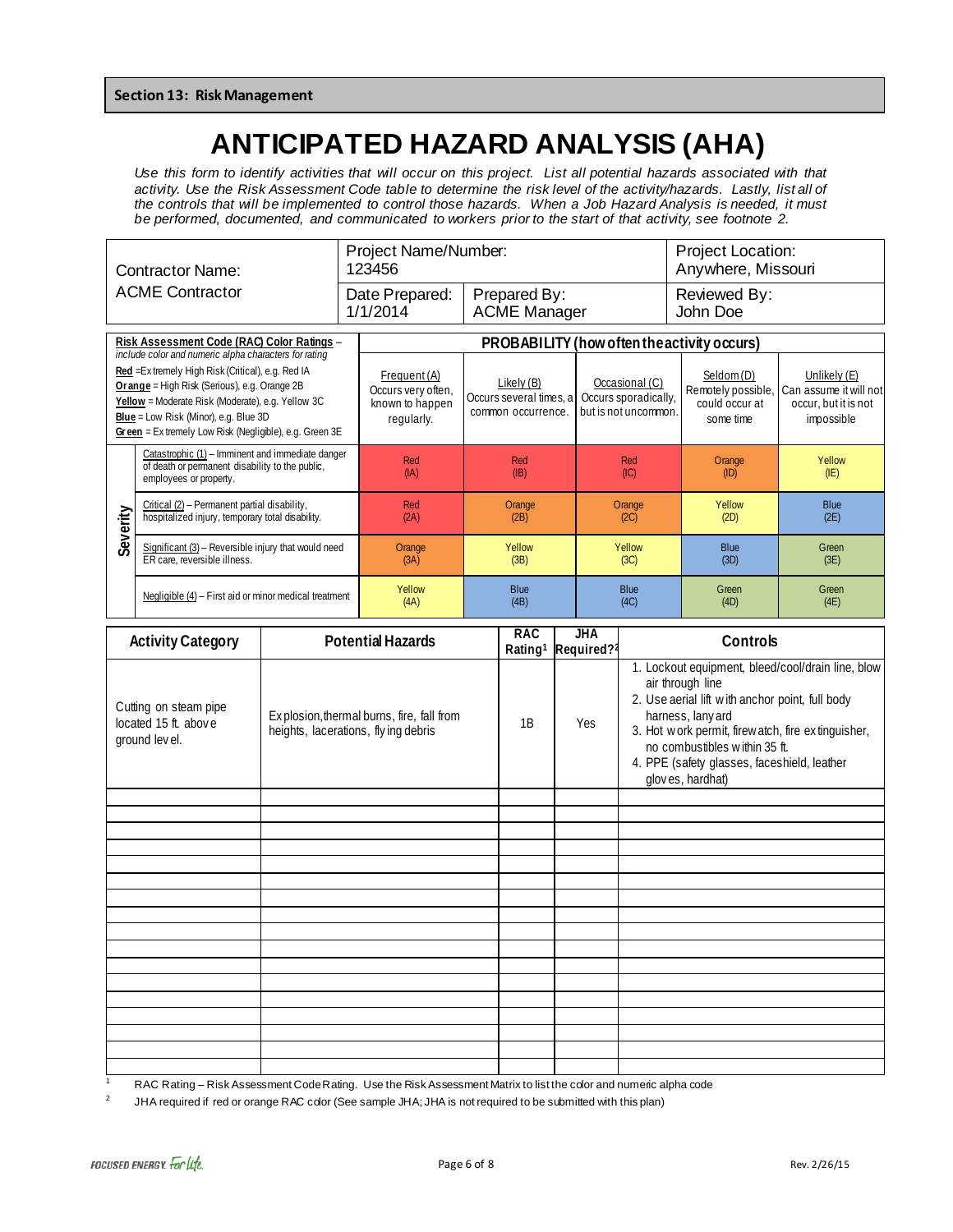# **JOB HAZARD ANALYSIS (JHA) FORM**

|                                              | <b>COMPANY NAME:</b>    |                                         | JOB: |              | <b>DATE</b>                          |  |  |
|----------------------------------------------|-------------------------|-----------------------------------------|------|--------------|--------------------------------------|--|--|
| JOB HAZARD ANALYSIS                          |                         | JOB TITLE OF WORKERS WHO DO THIS JOB:   |      | ANALYSIS BY: |                                      |  |  |
| LOCATION:                                    |                         | REQUIRED PERSONAL PROTECTIVE EQUIPMENT: |      |              |                                      |  |  |
| <b>SEQUENCE OF</b><br><b>BASIC JOB STEPS</b> | Critical<br><b>Task</b> | POTENTIAL ACCIDENTS<br>OR HAZARDS       |      |              | RECOMMENDED-SAFE-<br>JOB-PROCEDURES. |  |  |
|                                              | $\Box$                  |                                         |      |              |                                      |  |  |
|                                              | $\Box$                  |                                         |      |              |                                      |  |  |
|                                              | $\Box$                  |                                         |      |              |                                      |  |  |
|                                              | $\Box$                  |                                         |      |              |                                      |  |  |
|                                              | $\Box$                  |                                         |      |              |                                      |  |  |
|                                              | $\Box$                  |                                         |      |              |                                      |  |  |
|                                              | $\Box$                  |                                         |      |              |                                      |  |  |
|                                              | $\Box$                  |                                         |      |              |                                      |  |  |
|                                              | $\Box$                  |                                         |      |              |                                      |  |  |
|                                              | $\Box$                  |                                         |      |              |                                      |  |  |
|                                              | ┐                       |                                         |      |              |                                      |  |  |
|                                              | $\Box$                  |                                         |      |              |                                      |  |  |
|                                              | $\Box$                  |                                         |      |              |                                      |  |  |
|                                              | $\Box$                  |                                         |      |              |                                      |  |  |
|                                              |                         |                                         |      |              |                                      |  |  |
|                                              | $\Box$                  |                                         |      |              |                                      |  |  |
|                                              | $\Box$                  |                                         |      |              |                                      |  |  |
|                                              | $\Box$                  |                                         |      |              |                                      |  |  |
|                                              | $\Box$                  |                                         |      |              |                                      |  |  |
|                                              | $\Box$                  |                                         |      |              |                                      |  |  |
|                                              | $\Box$                  |                                         |      |              |                                      |  |  |
|                                              | $\Box$                  |                                         |      |              |                                      |  |  |
|                                              | $\Box$                  |                                         |      |              |                                      |  |  |